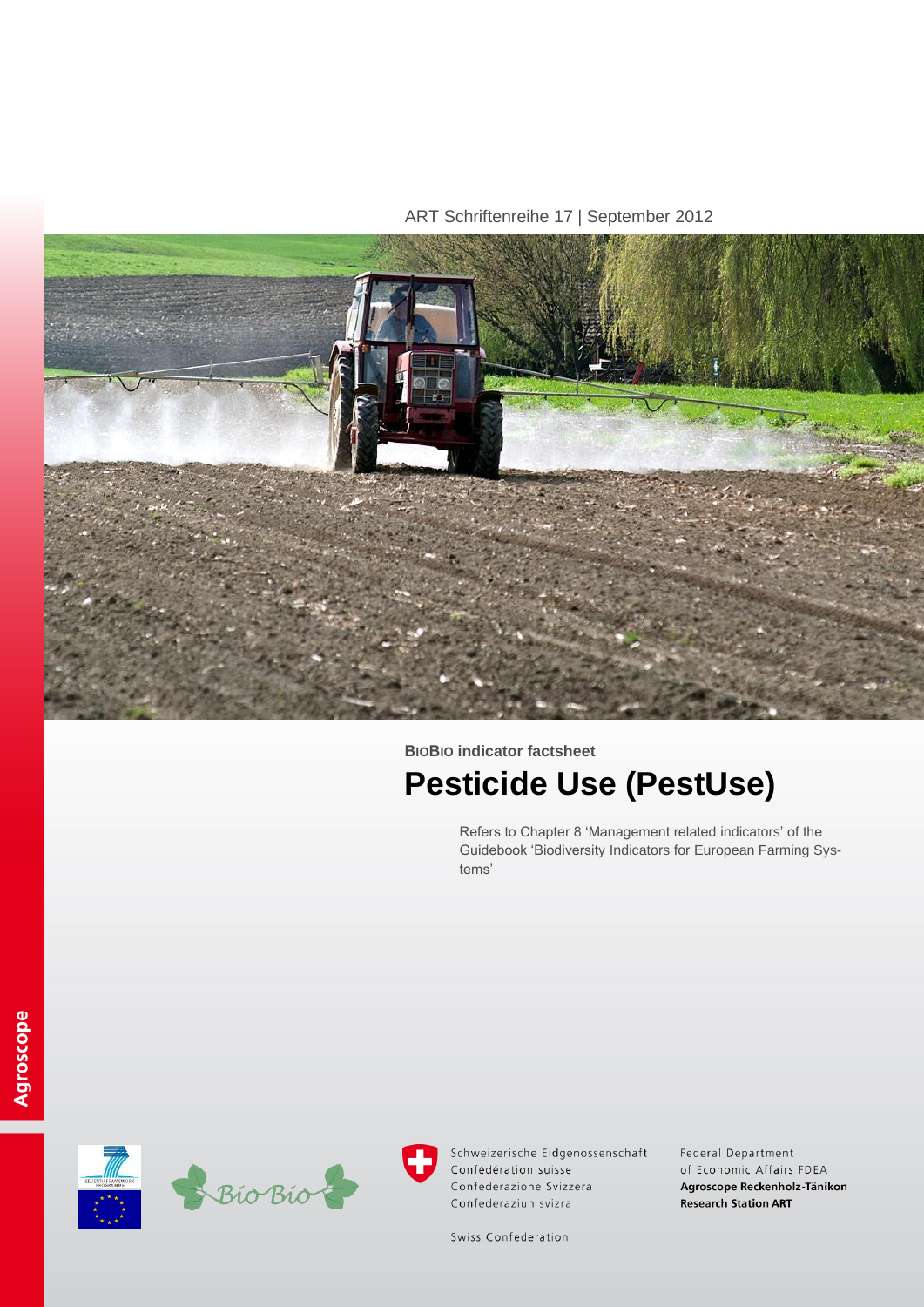# **Pesticide Use (PestUse)**

#### **Description**

This indicator measures the frequency of pesticide use on the farm. The **unit** of measurement is the area-weighted average of numbers of pesticide applications on a farm.

**Sub-indicators** differentiate specific classes of pesticides: 'Herbicide Use', 'Insecticide Use' and 'Fungicide Use'.

It is a **pressure indicator**. The use of chemical pesticides is significantly restricted in organic farming according to the organic regulations EC 834/2007 and EC 889/2008. This restriction results in a reduced input of pesticides in organic systems compared to conventional systems, e.g. a 97 % reduction was found by Mäder et al. (2002)<sup>1</sup>. Organic systems rely on a variety of practices (e.g. crop rotation, biological control, mechanical weed control) to manage weeds and invertebrate pests instead<sup>2</sup>. This avoids direct and indirect pesticide effects, as follows.

Direct effects: Herbicides are a significant factor in the declines of many common arable flowers in Europe<sup>3</sup>. Insecticides have a major negative influence on invertebrates<sup>4</sup>.

Indirect effects: Weed communities were found to have a higher diversity on organic farms than on conventional ones<sup>5</sup>. Chemical pesticides lead to a reduction in plant food resources and invertebrate abundance<sup>6</sup>. This is a factor in the declines of a range of farmland bird species<sup>4</sup>.

#### **Surveyor skills**

Data collection can be implemented by technical staff (farm interviews, retrieval from databases). No specific expert knowledge is required for indicator calculation.

#### **Data collection method**

In farm-level surveys, farmers must be interviewed using a structured questionnaire (farm visits or telephone).

619-626.

l

<sup>5</sup> Tyser G.W. et al., 2008. Community structure and metabolism through reconstruction of microbial

genomes from the environment. Nature, 428(6978), 37-43.

Dubois D. et al., 2003. Influence of organic farming and different cultures on the earthworm fauna.

In: Freyer, B. (Ed.) Contributions to the 7th Scientific Conference on Organic Farming: Organic farming in the future. Vienna, University of Agricultural Sciences, 24 to 26 February 2003, pp. 445-446.

#### **Calculation method**

Categories of pesticides (Pi):

- Herbicide Number of Treatments
- Fungicide Number of Treatments
- Insecticide Number of Treatments
- Retardant Number of Treatments
- Molluscicide– Number of Treatments
- Nematicide– Number of Treatments
- Other Measures (to be specified) Number of treatments
- Area for each crop or grassland type (Ai)

In practice, farmers may apply different types of pesticides as mixtures. In the interviews, such operations are recorded as separate treatments.

e.g. 1 application with a combination of a fungicide and an insecticide = 2 pesticide treatments

but: 1 application with 2 different fungicidal substances = 1 fungicide treatment

The pesticide treatments are recorded for each crop or grassland type. They are summed up for each crop/grassland. Eventually, an **average weighted by the area** that each crop/grassland covers on the farm is calculated.

PestUse = Σ N<sub>i</sub> A<sub>i</sub>/A<sub>UAA</sub>,

where  $N_i$  is the number of treatments with a certain pesticide type  $(P_i)$  and  $A_i$  is the area on which this type of treatment is applied. A<sub>UAA</sub> is the total Utilized Agricultural Area.

#### **Results from BioBio case studies**

The graph depicts average pesticide treatments applied on BioBio case study farms. The indicator is of relevance for arable and mixed farms as well as for some permanent crops systems (vineyards, orchards). In grassland case studies, pesticides were only applied occasionally as spot treatments. Certain specialist permanent crop systems are demanding with regard to pest and disease management. In this group, olives are an exception, requiring few interventions with pesticides. Most striking is the treatment frequency in Italian vineyards (15 applications per year on average) and in certain horticultural systems (production of fruits and field vegetables).

#### **Synergies with other indicators**

In interviews, data collection can be implemented in a joint questionnaire form along with the appraisal of BioBio Indicator 'Field Operations'.

## **Estimated effort and costs (labour effort required, analysis)**

An average of 8 hours per farm must be calculated for the collection of the BioBio farm management indicators This includes the interview, data processing and data check. However, there is considerable variation in time effort depending on the complexity of farms and the implementation (telephone interviews or farm visits).

Mäder P. et al., 2002. Soil fertility and biodiversity in organic farming. Science, 296, 1694-1697

<sup>&</sup>lt;sup>2</sup> Lampkin N., 2002, Organic Farming. Ipswich, Old Pond.

 $3$  Andreasen C., et al., 1996. Decline of the flora in Danish arable fields. Journal of Applied Ecology, 33(3),

<sup>4</sup> Hole D.G. et al., 2005. Does organic farming benefit biodiversity? Biological Conservation, 122(1), 113- 130.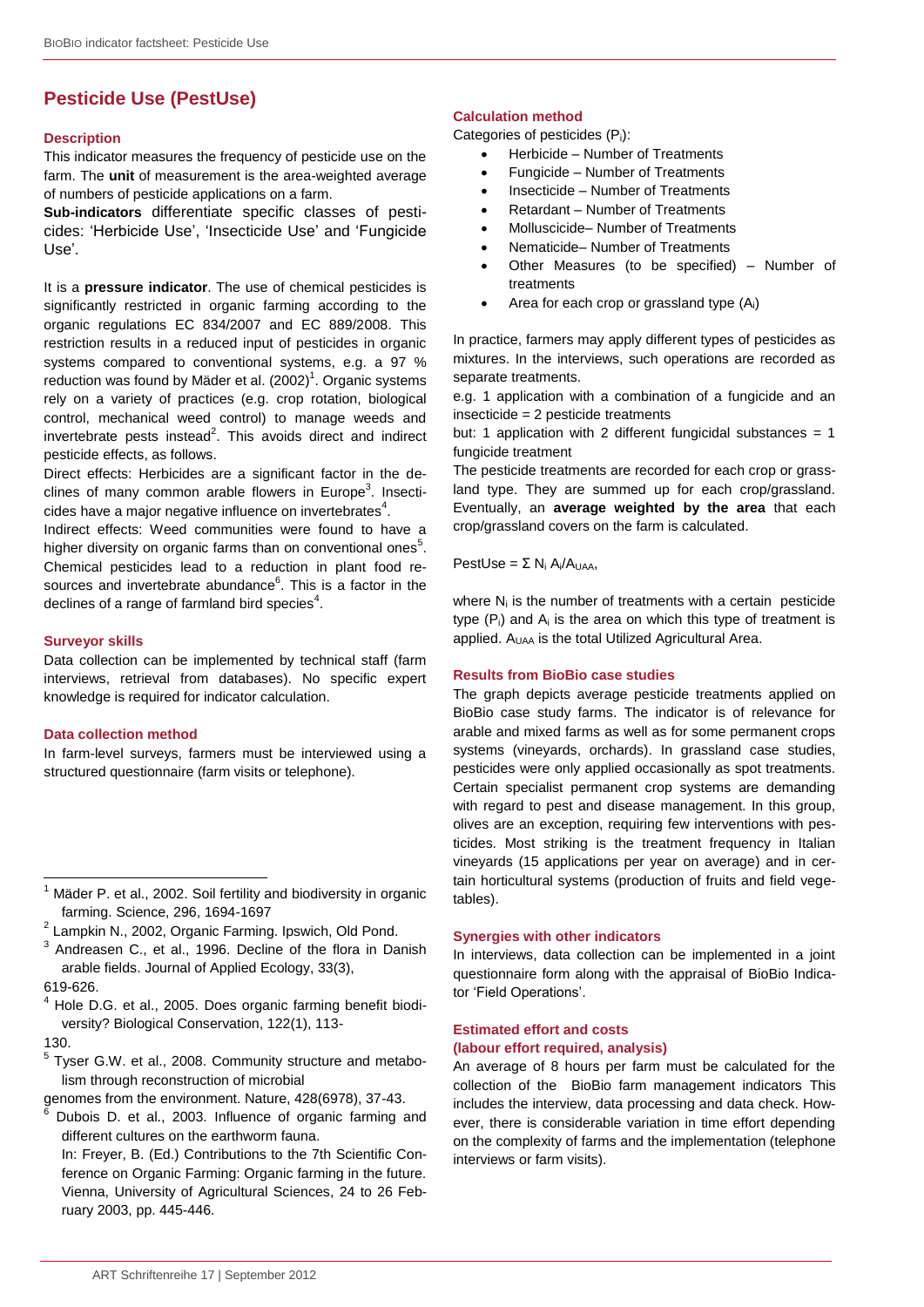

*Average number of pesticide applications per farm Legend: the colour of the bars signify the type of land management. Yellow: arable including horticulture; green: grassland; blue: mixed arable and grassland; pink: tree-based systems.*

#### **Correlation with other indicators**

Are the comparison of the schering of the schering of the schering of the schering of the schering of the schering of the schering of the schering of the schering of the schering of the schering of the schering of the sch In BioBio cases studies, PestUse was negatively correlated with 'Vascular Plants' in arable and mixed case studies as well as in Spanish olive plantations and Dutch horticulture farms. Relationships with other species indicators were negative as well but these were not consistent across case studies: correlations with 'Wild Bees and Bumblebees' in French arable and German mixed farms, with 'Spiders' in German mixed farms and 'Earthworms' in olive farms.

Italian vineyards were the only case studies that intensively applied pesticides, however the indicator did not show a relationship with any of the species diversity indicators.

#### **Pesticide Use change as an indicator**

Major shifts in pesticide use on the farm-level may indicate if pressure on organisms is changing for better or worse. Such changes would mainly originate from shifts in the crop rotation and land-use on the farm: a change to more or less intensive forms of agriculture with regard to pesticide treatments.

#### **Interpretation**

Certain specialist permanent crops require high inputs of pesticides (fruit production, vineyards). Even organic farmers frequently apply substances that constrain organisms e.g. fungi in grapes. These systems are often characterised by high application frequencies.

In annual crops pesticides are applied less frequently. However, crops vary from very demanding ones such as potatoes to crops that are easier to handle, particularly if farmers can rely on well-adapted, resistant cultivars (e.g. many cereals).

The indicator is not useful in grassland systems where pesticides are seldom used. Herbicides spot-treatments are only applied to problematic herbs (e.g. Rumex sp.).

#### **Strengths and weaknesses**

This indicator is easy to calculate. At farm level, the indicator measures the intensity of land-use, rather than the actual application rate of biologically active compounds. Unlike the treatment frequency index, it does not require knowledge about specific substances (ration of applied and recommended standard dose).

It is an aggregated indicator summarising substances with different target organisms. Thus, the actual effect on species groups will depend on the pesticide type applied.